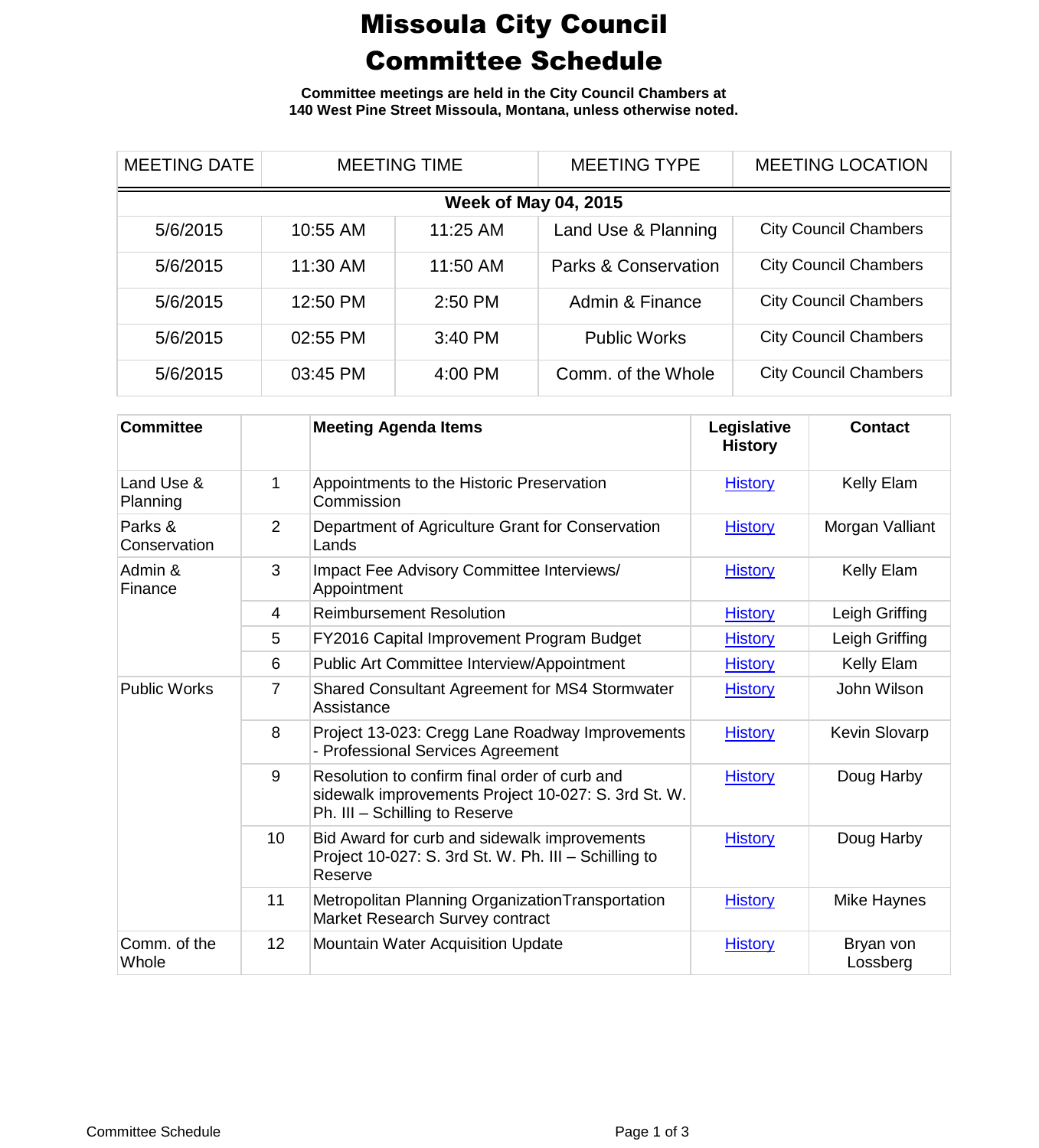## Missoula City Council Committee Schedule

**Committee meetings are held in the City Council Chambers at 140 West Pine Street Missoula, Montana, unless otherwise noted.**

*The following items have been referred to City Council committees, but the committees will not discuss them in the coming week:*

| <b>Committee</b>        |                | <b>Held Meeting Agenda Items</b>                                                                                                                                                       | Legislative<br><b>History</b> | <b>Contact</b>                                      |
|-------------------------|----------------|----------------------------------------------------------------------------------------------------------------------------------------------------------------------------------------|-------------------------------|-----------------------------------------------------|
| Admin &<br>Finance      | 1              | Journal vouchers                                                                                                                                                                       | <b>History</b>                | Leigh Griffing                                      |
|                         | 2              | Budget transfers.                                                                                                                                                                      | <b>History</b>                | Leigh Griffing                                      |
|                         | 3              | <b>Public Art Committee Appointment</b>                                                                                                                                                | <b>History</b>                | Kelly Elam                                          |
|                         | 4              | Contract for the HOME Investment Partnership<br>Program                                                                                                                                | <b>History</b>                | Nancy Harte                                         |
| Parks &<br>Conservation | 5              | Urban Forest Management Plan Update                                                                                                                                                    | <b>History</b>                | Chris Boza                                          |
| Comm. of the<br>Whole   | 6              | Updates from Council representatives on the Health<br>Board, Community Forum, Transportation Policy<br>Coordinating Committee, other boards and<br>commissions as necessary. (Ongoing) | <b>History</b>                | <b>Marilyn Marler</b>                               |
|                         | $\overline{7}$ | Update from Missoula Economic Partnership<br>President/CEO James Grunke                                                                                                                | <b>History</b>                | <b>Marilyn Marler</b>                               |
|                         | 8              | <b>Broadband RFP</b>                                                                                                                                                                   | <b>History</b>                | Bryan von Lossberg                                  |
|                         | 9              | Bi-annual meeting with the Chamber of Commerce                                                                                                                                         | <b>History</b>                | <b>Marilyn Marler</b>                               |
|                         | 10             | Community Based Organizations in the Budget<br><b>Process</b>                                                                                                                          | <b>History</b>                | <b>Marilyn Marler</b>                               |
| Land Use &<br>Planning  | 11             | Annexation, (see separate list at City Clerk's Office<br>for pending annexations) (Ongoing in committee)                                                                               | <b>History</b>                | Marty Rehbein                                       |
|                         | 12             | Discussion of City planning issues with members of<br>the Planning Board.                                                                                                              | <b>History</b>                | Jason Wiener                                        |
|                         | 13             | Adopt broadband standards for the City of Missoula                                                                                                                                     | <b>History</b>                | Brian von Lossberg                                  |
|                         | 14             | Conditional Use request for 1610 Russell St.                                                                                                                                           | <b>History</b>                | <b>Ben Brewer</b>                                   |
| Pub. Safety &<br>Health | 15             | Fire Department update.                                                                                                                                                                | <b>History</b>                | Jason Diehl                                         |
|                         | 16             | Safety aspects of management of the urban deer<br>population in the city of Missoula.                                                                                                  | <b>History</b>                | Dick Haines, Jon<br>Wilkins                         |
|                         | 17             | Discussion with Crime Victim Advocate Office.                                                                                                                                          | <b>History</b>                | Jon Wilkins                                         |
|                         | 18             | Air quality issues related to railroad operations in<br>and through Missoula.                                                                                                          | <b>History</b>                | Dave Strohmaier                                     |
|                         | 19             | Review referrals held in committee for removal                                                                                                                                         | <b>History</b>                | Marty Rehbein                                       |
|                         | 20             | Police Department update.                                                                                                                                                              | <b>History</b>                | Mike Brady                                          |
|                         | 21             | Revisit Pawn Brokers Ordinance #3530                                                                                                                                                   | <b>History</b>                | Emily Bentley,<br>Adam Hertz, Bryan<br>von Lossberg |